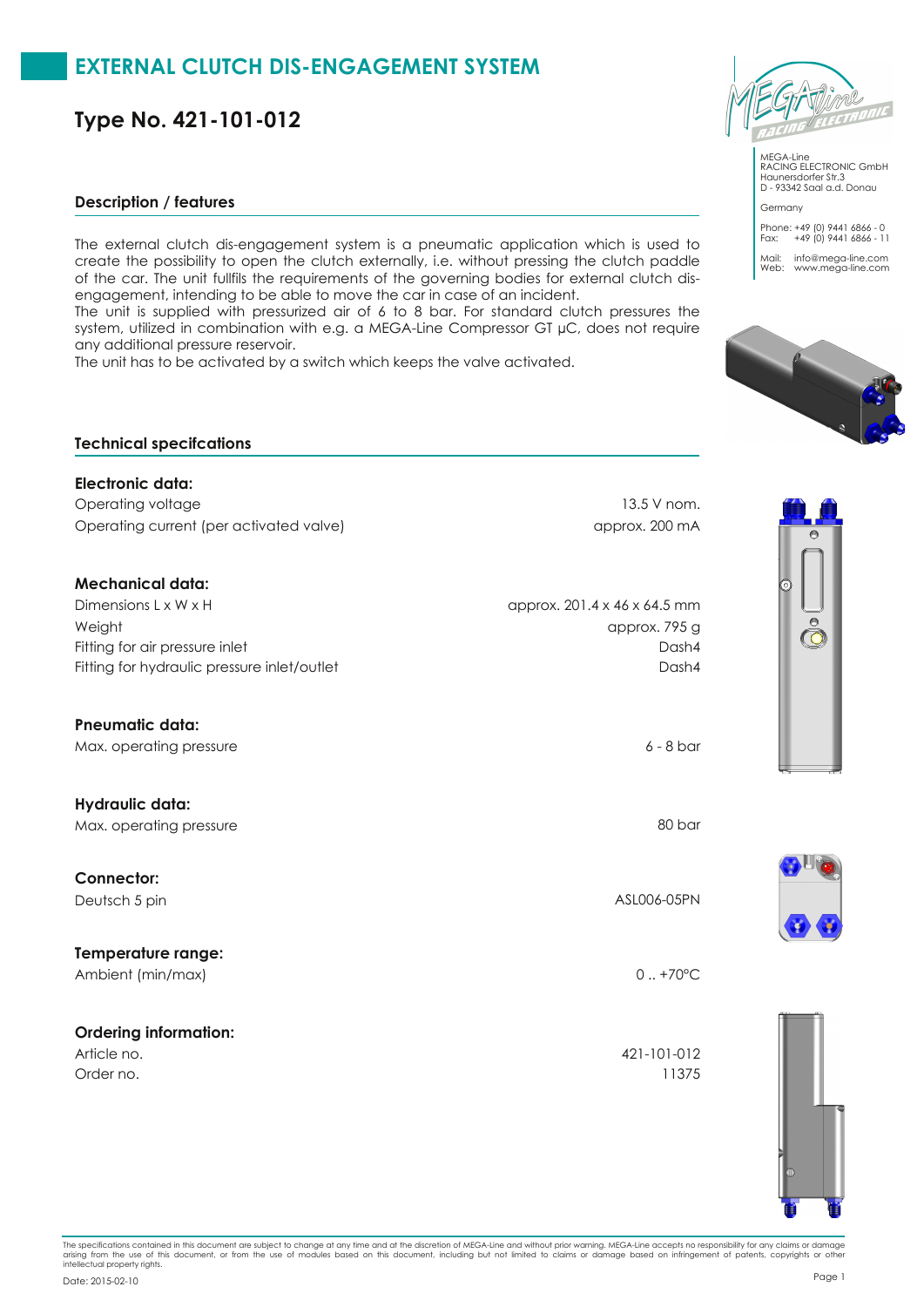**Type No. 421-101-012**

### **Pin assignment (electric)**

| Pin | Function   | $\overline{Di\alpha}$ [AWG] | Type |
|-----|------------|-----------------------------|------|
|     | $+12V$     | 22                          | pwr  |
|     | nc         |                             | nc   |
| っ   | <b>GND</b> | 22                          | pwr  |
|     | nc         |                             | nc   |
|     | nc         |                             | nc   |





MEGA-Line RACING ELECTRONIC GmbH Haunersdorfer Str.3 D - 93342 Saal a.d. Donau

Germany Phone: +49 (0) 9441 6866 - 0 Fax: +49 (0) 9441 6866 - 11

Mail: info@mega-line.com Web: www.mega-line.com

### **Port description (hydraulic & pneumatic)**

| Port | <b>Function</b>           |       | Dimension   max.torque [Ncm] |
|------|---------------------------|-------|------------------------------|
|      | Air pressure inlet        | Dash4 | 800                          |
|      | Hydraulic pressure outlet | Dash4 | 800                          |
|      | Hydraulic pressure inlet  | Dash4 | ווא                          |



**Attention!**



The specifications contained in this document are subject to change at any time and the discretion of MEGA-Line and without prior warning. MEGA-Line accepts no responsibility for any claims or damage<br>arising from the use o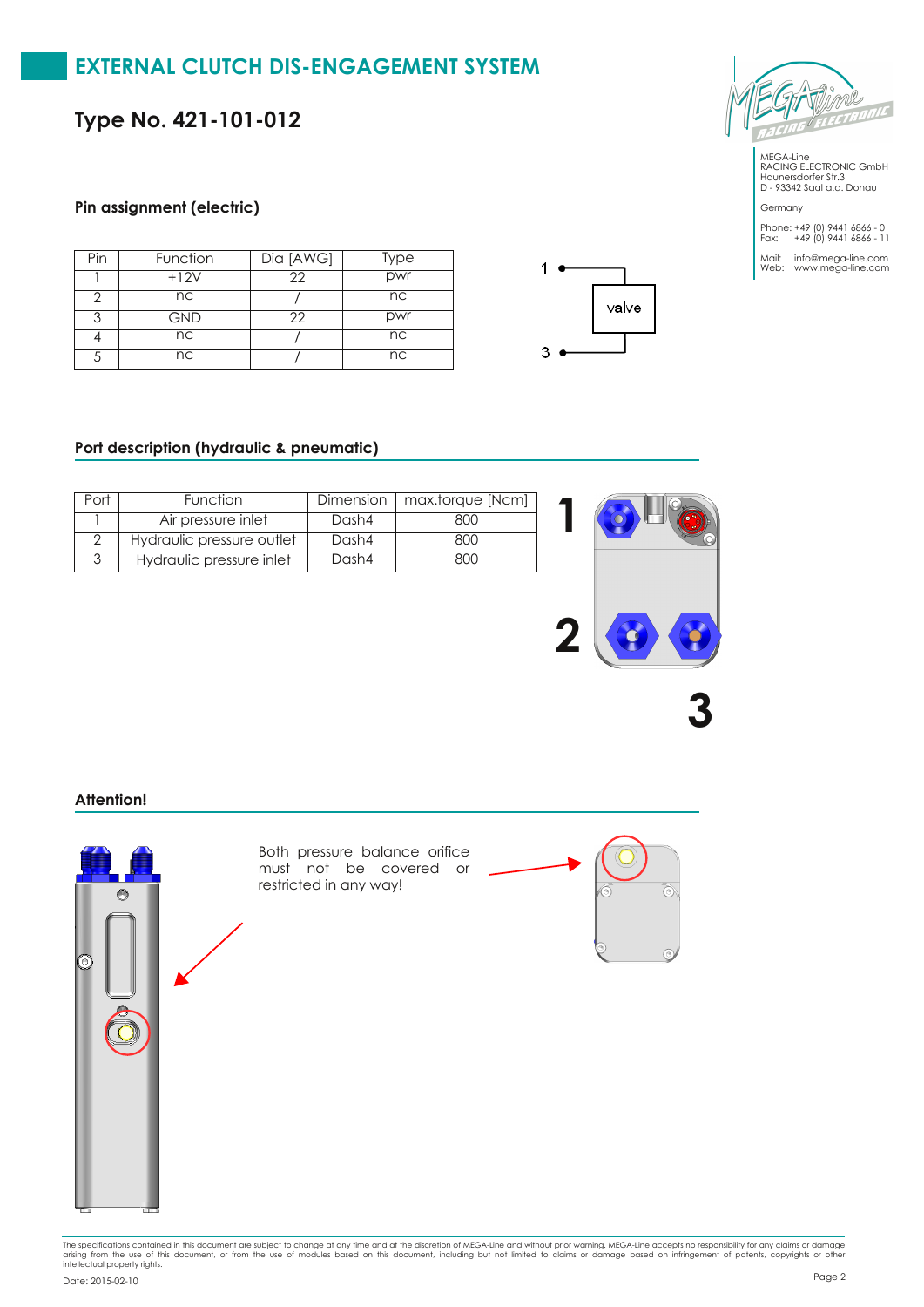**Type No. 421-101-012**

#### **Assembly dimensions**



front view



MEGA-Line RACING ELECTRONIC GmbH Haunersdorfer Str.3 D - 93342 Saal a.d. Donau

Germany Phone: +49 (0) 9441 6866 - 0 Fax: +49 (0) 9441 6866 - 11 Mail: info@mega-line.com Web: www.mega-line.com

side left view

The specifications contained in this document are subject to change at any time and the discretion of MEGA-Line and without prior warning. MEGA-Line accepts no responsibility for any claims or damage<br>arising from the use o